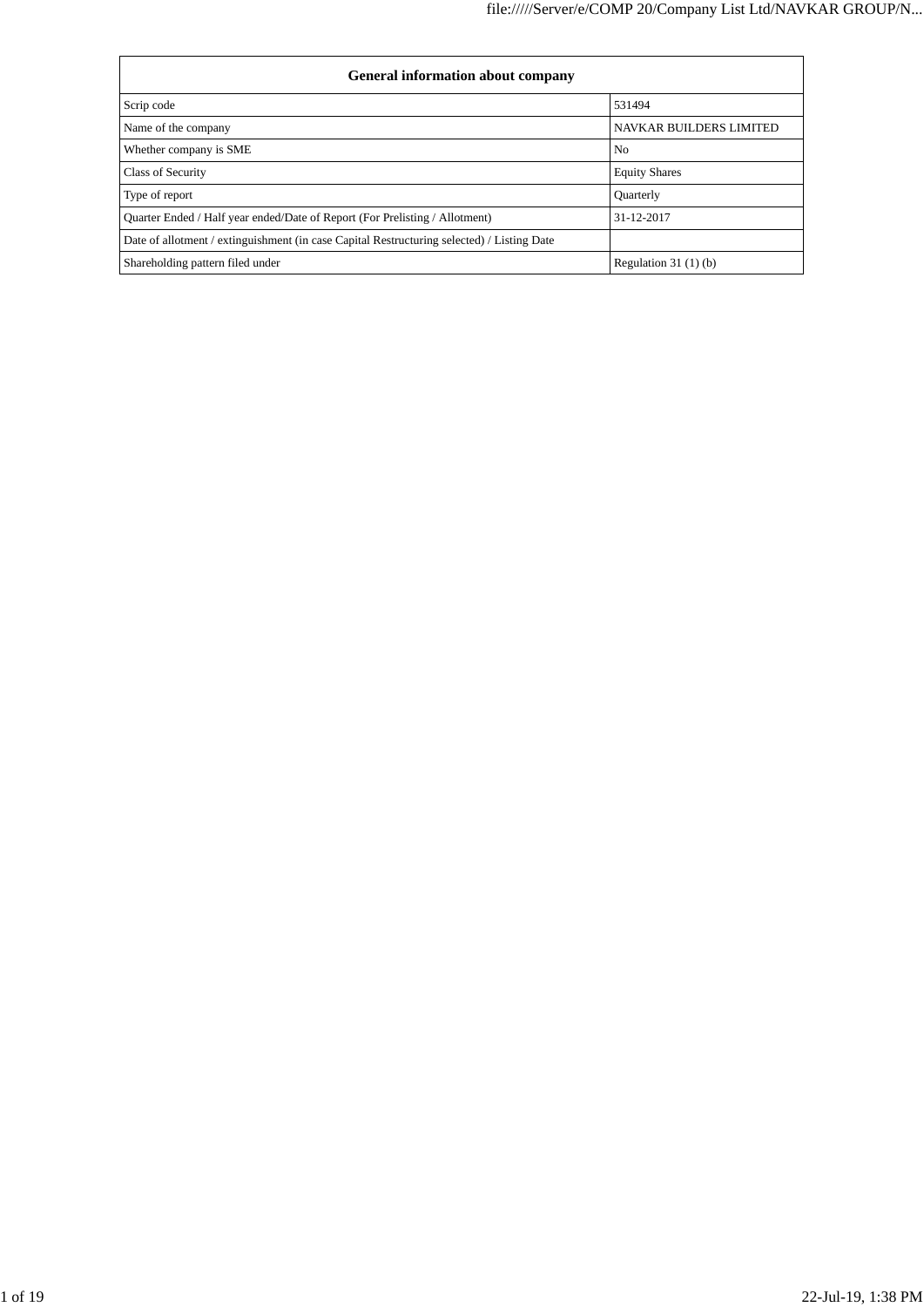| Sr. No. | Particular                                                                             | Yes/No         |
|---------|----------------------------------------------------------------------------------------|----------------|
|         | Whether the Listed Entity has issued any partly paid up shares?                        | N <sub>o</sub> |
|         | Whether the Listed Entity has issued any Convertible Securities?                       | N <sub>o</sub> |
|         | Whether the Listed Entity has issued any Warrants?                                     | N <sub>0</sub> |
|         | Whether the Listed Entity has any shares against which depository receipts are issued? | N <sub>0</sub> |
|         | Whether the Listed Entity has any shares in locked-in?                                 | N <sub>o</sub> |
| 6       | Whether any shares held by promoters are pledge or otherwise encumbered?               | N <sub>0</sub> |
|         | Whether company has equity shares with differential voting rights?                     | N <sub>0</sub> |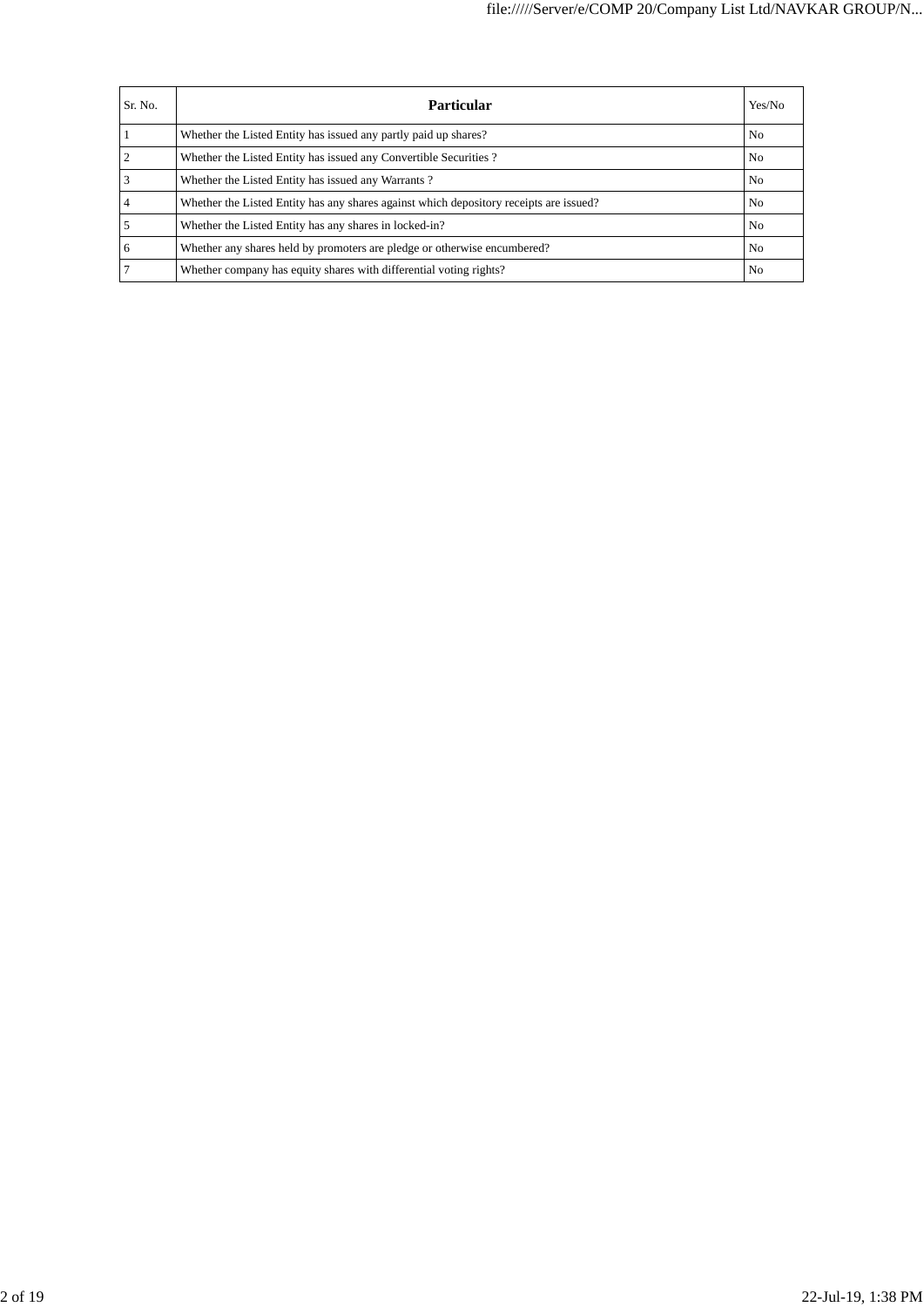|                 |                                           |                         |                         |                           |                          |                                         | Table I - Summary Statement holding of specified securities |                                                                  |       |                     |            |
|-----------------|-------------------------------------------|-------------------------|-------------------------|---------------------------|--------------------------|-----------------------------------------|-------------------------------------------------------------|------------------------------------------------------------------|-------|---------------------|------------|
|                 |                                           | No. of                  |                         | No. Of<br>Partly<br>paid- | No. Of<br>shares         | Total nos.                              | Shareholding as<br>a % of total no.<br>of shares            | Number of Voting Rights held in each<br>class of securities (IX) |       |                     |            |
| Category<br>(I) | Category of<br>shareholder                | Nos. Of<br>shareholders | fully paid<br>up equity | up<br>equity              | underlying<br>Depository | shares held<br>$(VII) =$                | (calculated as<br>per SCRR,                                 | No of Voting (XIV) Rights                                        |       |                     | Total as a |
| (II)            | shares<br>(III)<br>held $(IV)$            |                         | shares<br>held<br>(V)   | Receipts<br>(VI)          | $(IV)+(V)+$<br>(VI)      | 1957) (VIII) As<br>a % of<br>$(A+B+C2)$ | Class eg:<br>X                                              | Class<br>eg:y                                                    | Total | $%$ of<br>$(A+B+C)$ |            |
| (A)             | Promoter &<br>Promoter<br>Group           | 3                       | 6970700                 |                           |                          | 6970700                                 | 39.94                                                       | 6970700                                                          |       | 6970700             | 39.94      |
| (B)             | Public                                    | 1587                    | 10482600                |                           |                          | 10482600                                | 60.06                                                       | 10482600                                                         |       | 10482600            | 60.06      |
| (C)             | Non<br>Promoter-<br>Non Public            |                         |                         |                           |                          |                                         |                                                             |                                                                  |       |                     |            |
| (C1)            | <b>Shares</b><br>underlying<br><b>DRs</b> |                         |                         |                           |                          |                                         |                                                             |                                                                  |       |                     |            |
| (C2)            | Shares held<br>by<br>Employee<br>Trusts   |                         |                         |                           |                          |                                         |                                                             |                                                                  |       |                     |            |
|                 | Total                                     | 1590                    | 17453300                |                           |                          | 17453300                                | 100                                                         | 17453300                                                         |       | 17453300            | 100        |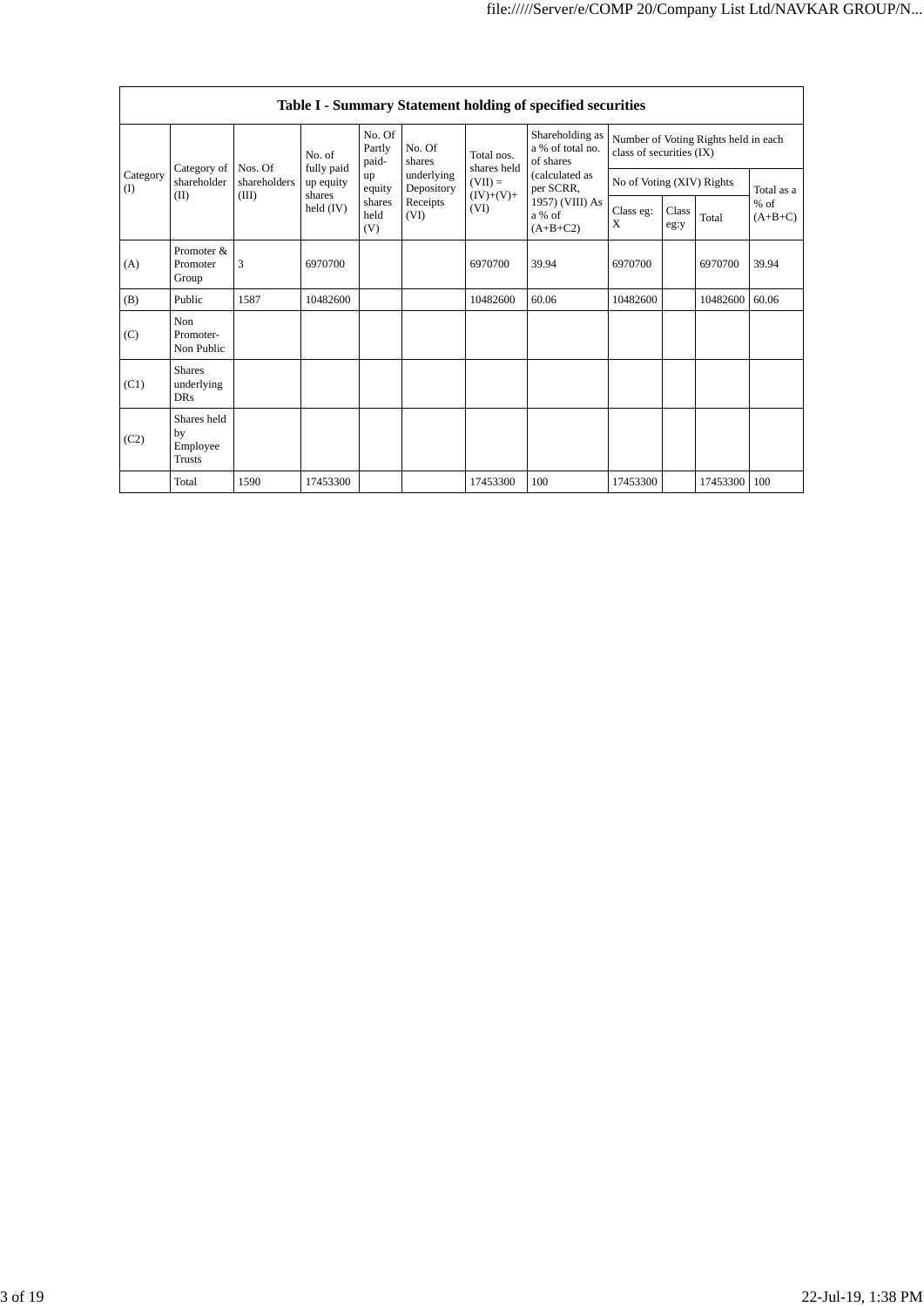|                         |                                                |                                                                                               |                                                  |                                                                                           | Table I - Summary Statement holding of specified securities                               |                                                    |                                        |                                                |                                                                               |                                       |
|-------------------------|------------------------------------------------|-----------------------------------------------------------------------------------------------|--------------------------------------------------|-------------------------------------------------------------------------------------------|-------------------------------------------------------------------------------------------|----------------------------------------------------|----------------------------------------|------------------------------------------------|-------------------------------------------------------------------------------|---------------------------------------|
| Category of<br>Category |                                                | No. Of<br>No. of<br><b>Shares</b><br><b>Shares</b><br>Underlying<br>Underlying<br>shareholder |                                                  | No. Of Shares<br>Underlying<br>Outstanding<br>convertible                                 | Shareholding, as<br>a % assuming full<br>conversion of<br>convertible<br>securities (as a |                                                    | Number of<br>Locked in<br>shares (XII) |                                                | Number of<br><b>Shares</b><br>pledged or<br>otherwise<br>encumbered<br>(XIII) | Number of<br>equity shares<br>held in |
| (I)<br>(II)             | Outstanding<br>convertible<br>securities $(X)$ | Outstanding<br><b>Warrants</b><br>$(X_i)$                                                     | securities and<br>No. Of<br>Warrants (Xi)<br>(a) | percentage of<br>diluted share<br>capital) $(XI)=$<br>$(VII)+(X)$ As a %<br>of $(A+B+C2)$ | No.<br>(a)                                                                                | As a %<br>of total<br><b>Shares</b><br>held<br>(b) | No.<br>(a)                             | As a %<br>of total<br><b>Shares</b><br>held(b) | dematerialized<br>form $(XIV)$                                                |                                       |
| (A)                     | Promoter &<br>Promoter<br>Group                |                                                                                               |                                                  |                                                                                           | 39.94                                                                                     |                                                    |                                        |                                                |                                                                               | 6970700                               |
| (B)                     | Public                                         |                                                                                               |                                                  |                                                                                           | 60.06                                                                                     |                                                    |                                        |                                                |                                                                               | 10031900                              |
| (C)                     | Non<br>Promoter-<br>Non Public                 |                                                                                               |                                                  |                                                                                           |                                                                                           |                                                    |                                        |                                                |                                                                               |                                       |
| (C1)                    | <b>Shares</b><br>underlying<br><b>DRs</b>      |                                                                                               |                                                  |                                                                                           |                                                                                           |                                                    |                                        |                                                |                                                                               |                                       |
| (C2)                    | Shares held<br>by<br>Employee<br><b>Trusts</b> |                                                                                               |                                                  |                                                                                           |                                                                                           |                                                    |                                        |                                                |                                                                               |                                       |
|                         | Total                                          |                                                                                               |                                                  |                                                                                           | 100                                                                                       |                                                    |                                        |                                                |                                                                               | 17002600                              |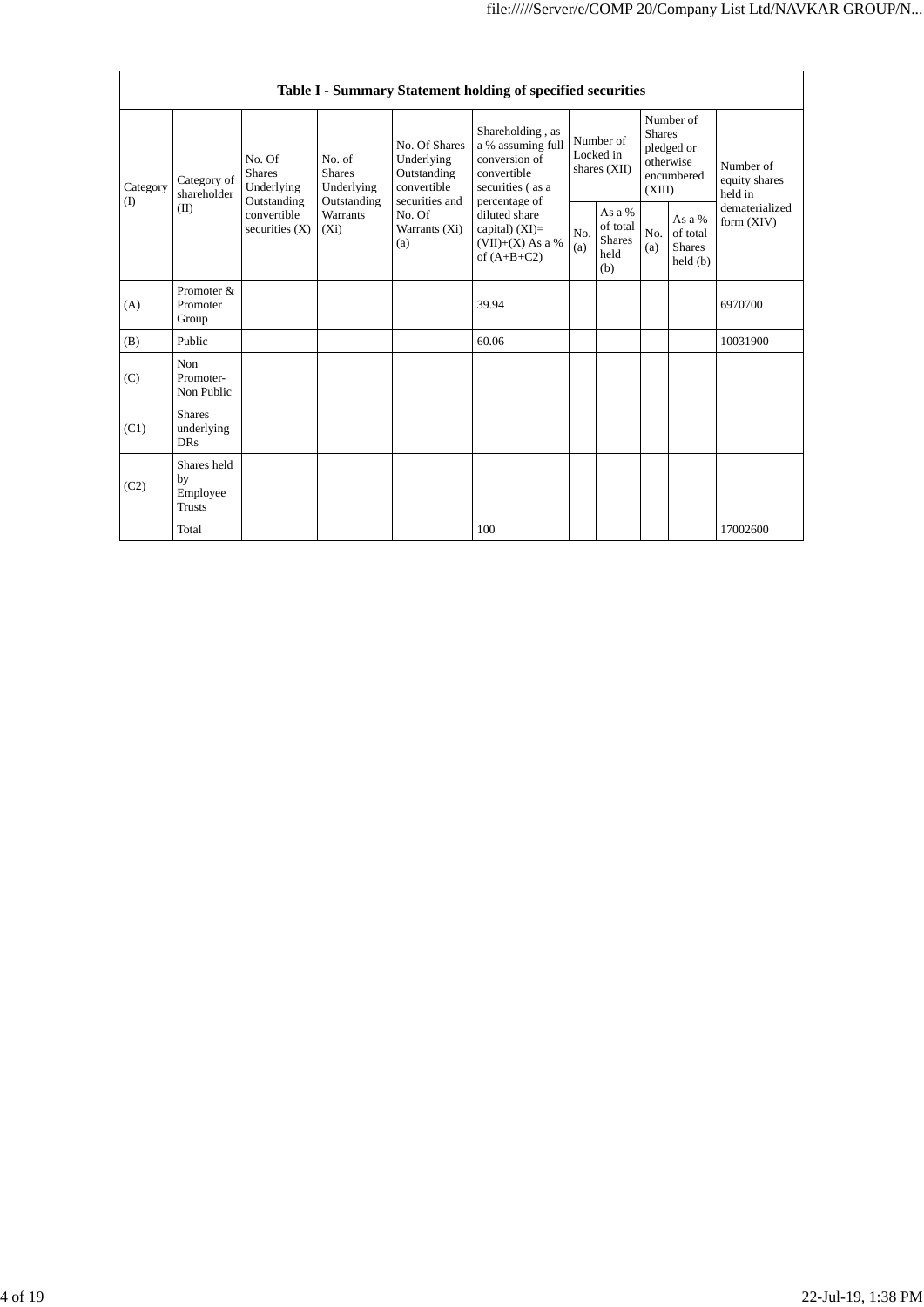|                                                                                               | Table II - Statement showing shareholding pattern of the Promoter and Promoter Group                                |                       |                                   |                       |                                    |                             |                                           |                               |                 |                                 |                                 |
|-----------------------------------------------------------------------------------------------|---------------------------------------------------------------------------------------------------------------------|-----------------------|-----------------------------------|-----------------------|------------------------------------|-----------------------------|-------------------------------------------|-------------------------------|-----------------|---------------------------------|---------------------------------|
|                                                                                               |                                                                                                                     |                       | No. of                            | No.<br>Of<br>Partly   | No. Of                             | Total nos.                  | Shareholding<br>as a % of<br>total no. of | each class of securities (IX) |                 | Number of Voting Rights held in |                                 |
| Sr.                                                                                           | Category & Name   Nos. Of<br>of the<br>Shareholders (I)                                                             | shareholders<br>(III) | fully paid<br>up equity<br>shares | paid-<br>up<br>equity | shares<br>underlying<br>Depository | shares<br>held (VII)<br>$=$ | shares<br>(calculated<br>as per SCRR,     | No of Voting (XIV) Rights     | Total<br>as a % |                                 |                                 |
|                                                                                               |                                                                                                                     |                       | held $(IV)$                       | shares<br>held<br>(V) | Receipts<br>(VI)                   | $(IV)+(V)+$<br>(VI)         | 1957) (VIII)<br>As a % of<br>$(A+B+C2)$   | Class eg:<br>X                | Class<br>eg:y   | Total                           | of<br>Total<br>Voting<br>rights |
| А                                                                                             | Table II - Statement showing shareholding pattern of the Promoter and Promoter Group                                |                       |                                   |                       |                                    |                             |                                           |                               |                 |                                 |                                 |
| (1)                                                                                           | Indian                                                                                                              |                       |                                   |                       |                                    |                             |                                           |                               |                 |                                 |                                 |
| (a)                                                                                           | Individuals/Hindu<br>undivided Family                                                                               | $\boldsymbol{2}$      | 1940117                           |                       |                                    | 1940117                     | 11.12                                     | 1940117                       |                 | 1940117                         | 11.12                           |
| (d)                                                                                           | Any Other<br>(specify)                                                                                              | $\mathbf{1}$          | 5030583                           |                       |                                    | 5030583                     | 28.82                                     | 5030583                       |                 | 5030583                         | 28.82                           |
| Sub-Total<br>(A)(1)                                                                           |                                                                                                                     | 3                     | 6970700                           |                       |                                    | 6970700                     | 39.94                                     | 6970700                       |                 | 6970700                         | 39.94                           |
| (2)                                                                                           | Foreign                                                                                                             |                       |                                   |                       |                                    |                             |                                           |                               |                 |                                 |                                 |
| Total<br>Shareholding<br>of Promoter<br>and<br>Promoter<br>Group<br>$(A)=(A)$<br>$(1)+(A)(2)$ |                                                                                                                     | 3                     | 6970700                           |                       |                                    | 6970700                     | 39.94                                     | 6970700                       |                 | 6970700                         | 39.94                           |
| В                                                                                             | Table III - Statement showing shareholding pattern of the Public shareholder                                        |                       |                                   |                       |                                    |                             |                                           |                               |                 |                                 |                                 |
| (1)                                                                                           | Institutions                                                                                                        |                       |                                   |                       |                                    |                             |                                           |                               |                 |                                 |                                 |
| (3)                                                                                           | Non-institutions                                                                                                    |                       |                                   |                       |                                    |                             |                                           |                               |                 |                                 |                                 |
| (a(i))                                                                                        | Individuals -<br>i.Individual<br>shareholders<br>holding nominal<br>share capital up to<br>Rs. 2 lakhs.             | 1515                  | 904583                            |                       |                                    | 904583                      | 5.18                                      | 904583                        |                 | 904583                          | 5.18                            |
| (a(ii))                                                                                       | Individuals - ii.<br>Individual<br>shareholders<br>holding nominal<br>share capital in<br>excess of Rs. 2<br>lakhs. | 21                    | 3335181                           |                       |                                    | 3335181                     | 19.11                                     | 3335181                       |                 | 3335181                         | 19.11                           |
| (e)                                                                                           | Any Other<br>(specify)                                                                                              | 51                    | 6242836                           |                       |                                    | 6242836                     | 35.77                                     | 6242836                       |                 | 6242836                         | 35.77                           |
| Sub-Total<br>(B)(3)                                                                           |                                                                                                                     | 1587                  | 10482600                          |                       |                                    | 10482600                    | 60.06                                     | 10482600                      |                 | 10482600                        | 60.06                           |
| <b>Total Public</b><br>Shareholding<br>$(B)= (B)$<br>$(1)+(B)$<br>$(2)+(B)(3)$                |                                                                                                                     | 1587                  | 10482600                          |                       |                                    | 10482600                    | 60.06                                     | 10482600                      |                 | 10482600                        | 60.06                           |
| С                                                                                             | Table IV - Statement showing shareholding pattern of the Non Promoter- Non Public shareholder                       |                       |                                   |                       |                                    |                             |                                           |                               |                 |                                 |                                 |
| Total (<br>$\mathrm{A{+}B{+}C2}$ )                                                            |                                                                                                                     | 1590                  | 17453300                          |                       |                                    | 17453300                    | 100                                       | 17453300                      |                 | 17453300                        | 100                             |
| Total<br>$(A+B+C)$                                                                            |                                                                                                                     | 1590                  | 17453300                          |                       |                                    | 17453300                    | 100                                       | 17453300                      |                 | 17453300                        | 100                             |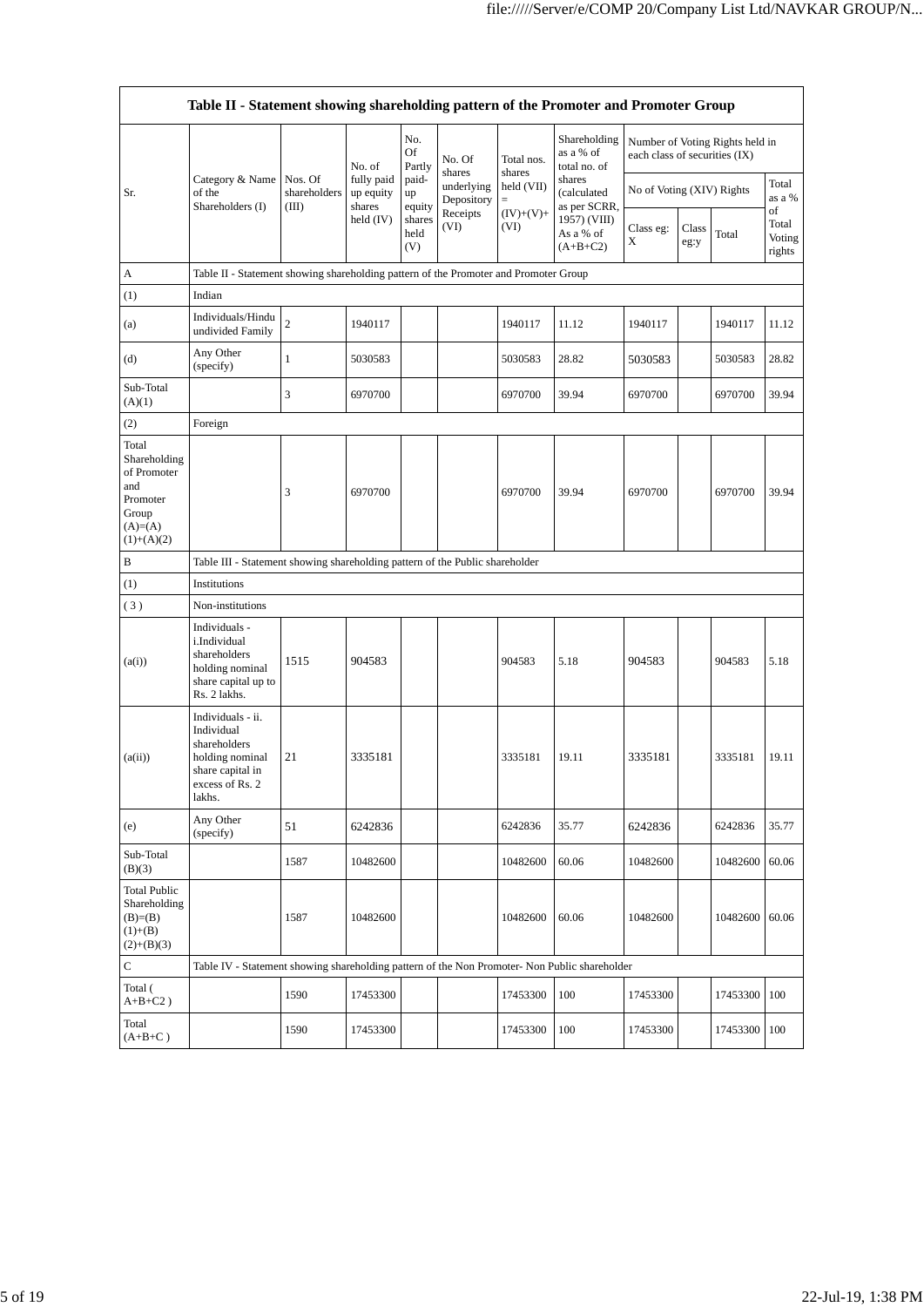|                                                                                          |                                                                          |                                            |                                                                             | Table II - Statement showing shareholding pattern of the Promoter and Promoter Group                                                                                                    |                                          |                                                                |                                                                               |                                                |                                                         |
|------------------------------------------------------------------------------------------|--------------------------------------------------------------------------|--------------------------------------------|-----------------------------------------------------------------------------|-----------------------------------------------------------------------------------------------------------------------------------------------------------------------------------------|------------------------------------------|----------------------------------------------------------------|-------------------------------------------------------------------------------|------------------------------------------------|---------------------------------------------------------|
| Sr.                                                                                      | No. Of Shares<br>Underlying<br>Outstanding                               | No. of Shares<br>Underlying<br>Outstanding | No. Of Shares<br>Underlying<br>Outstanding<br>convertible<br>securities and | Shareholding, as a<br>% assuming full<br>conversion of<br>convertible<br>securities (as a<br>percentage of<br>diluted share<br>capital) $(XI)$ =<br>$(VII)+(X)$ As a %<br>of $(A+B+C2)$ | Number of<br>Locked in<br>shares $(XII)$ |                                                                | Number of<br><b>Shares</b><br>pledged or<br>otherwise<br>encumbered<br>(XIII) |                                                | Number of<br>equity shares<br>held in<br>dematerialized |
|                                                                                          | convertible<br>securities $(X)$                                          | Warrants (Xi)                              | No. Of<br>Warrants (Xi)<br>(a)                                              |                                                                                                                                                                                         | No.<br>(a)                               | As a %<br>of total<br><b>Shares</b><br>$\text{held}(\text{b})$ | No.<br>(a)                                                                    | As a %<br>of total<br><b>Shares</b><br>held(b) | form $(XIV)$                                            |
| A                                                                                        |                                                                          |                                            |                                                                             | Table II - Statement showing shareholding pattern of the Promoter and Promoter Group                                                                                                    |                                          |                                                                |                                                                               |                                                |                                                         |
| (1)                                                                                      | Indian                                                                   |                                            |                                                                             |                                                                                                                                                                                         |                                          |                                                                |                                                                               |                                                |                                                         |
| (a)                                                                                      |                                                                          |                                            |                                                                             | 11.12                                                                                                                                                                                   |                                          |                                                                |                                                                               |                                                | 1940117                                                 |
| (d)                                                                                      |                                                                          |                                            |                                                                             | 28.82                                                                                                                                                                                   |                                          |                                                                |                                                                               |                                                | 5030583                                                 |
| Sub-Total<br>(A)(1)                                                                      |                                                                          |                                            |                                                                             | 39.94                                                                                                                                                                                   |                                          |                                                                |                                                                               |                                                | 6970700                                                 |
| (2)                                                                                      | Foreign                                                                  |                                            |                                                                             |                                                                                                                                                                                         |                                          |                                                                |                                                                               |                                                |                                                         |
| Total<br>Shareholding of<br>Promoter and<br>Promoter Group<br>$(A)= (A)$<br>$(1)+(A)(2)$ |                                                                          |                                            |                                                                             | 39.94                                                                                                                                                                                   |                                          |                                                                |                                                                               |                                                | 6970700                                                 |
| B                                                                                        |                                                                          |                                            |                                                                             | Table III - Statement showing shareholding pattern of the Public shareholder                                                                                                            |                                          |                                                                |                                                                               |                                                |                                                         |
| (1)                                                                                      | Institutions                                                             |                                            |                                                                             |                                                                                                                                                                                         |                                          |                                                                |                                                                               |                                                |                                                         |
| (3)                                                                                      | Non-institutions                                                         |                                            |                                                                             |                                                                                                                                                                                         |                                          |                                                                |                                                                               |                                                |                                                         |
| (a(i))                                                                                   |                                                                          |                                            |                                                                             | 5.18                                                                                                                                                                                    |                                          |                                                                |                                                                               |                                                | 628283                                                  |
| (a(ii))                                                                                  |                                                                          |                                            |                                                                             | 19.11                                                                                                                                                                                   |                                          |                                                                |                                                                               |                                                | 3161781                                                 |
| (e)                                                                                      |                                                                          |                                            |                                                                             | 35.77                                                                                                                                                                                   |                                          |                                                                |                                                                               |                                                | 6241836                                                 |
| Sub-Total<br>(B)(3)                                                                      |                                                                          |                                            |                                                                             | 60.06                                                                                                                                                                                   |                                          |                                                                |                                                                               |                                                | 10031900                                                |
| <b>Total Public</b><br>Shareholding<br>$(B)=(B)(1)+(B)$<br>$(2)+(B)(3)$                  |                                                                          |                                            |                                                                             | 60.06                                                                                                                                                                                   |                                          |                                                                |                                                                               |                                                | 10031900                                                |
| $\mathsf{C}$                                                                             |                                                                          |                                            |                                                                             | Table IV - Statement showing shareholding pattern of the Non Promoter- Non Public shareholder                                                                                           |                                          |                                                                |                                                                               |                                                |                                                         |
| Total (<br>$A+B+C2$ )                                                                    |                                                                          |                                            |                                                                             | 100                                                                                                                                                                                     |                                          |                                                                |                                                                               |                                                | 17002600                                                |
| Total $(A+B+C)$                                                                          |                                                                          |                                            |                                                                             | 100                                                                                                                                                                                     |                                          |                                                                |                                                                               |                                                | 17002600                                                |
|                                                                                          | Textual<br>Disclosure of notes on shareholding pattern<br>Information(1) |                                            |                                                                             |                                                                                                                                                                                         |                                          |                                                                |                                                                               |                                                |                                                         |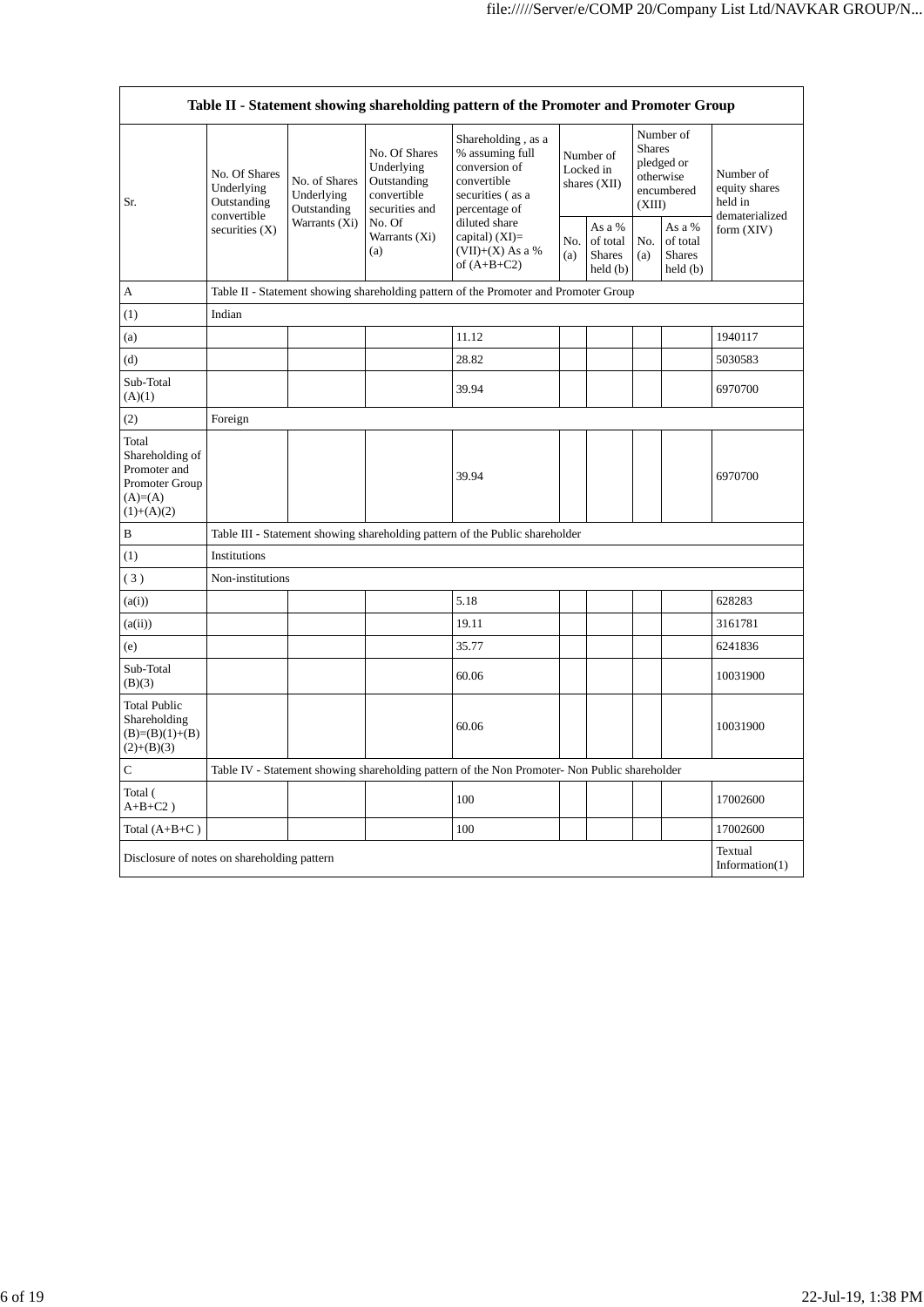|                       | <b>Text Block</b>                                                                                                                                                                                                                                                                                                            |
|-----------------------|------------------------------------------------------------------------------------------------------------------------------------------------------------------------------------------------------------------------------------------------------------------------------------------------------------------------------|
| Textual Information() | According to ledger folio number, there are 3 individual shareholders under promoter category, but, as<br>per details of PAN total individual shareholders under promoter group are 2. Hence, total number of<br>share holders as per ledger folio number are 1591 and as per PAN, total number of shareholders are<br>1590. |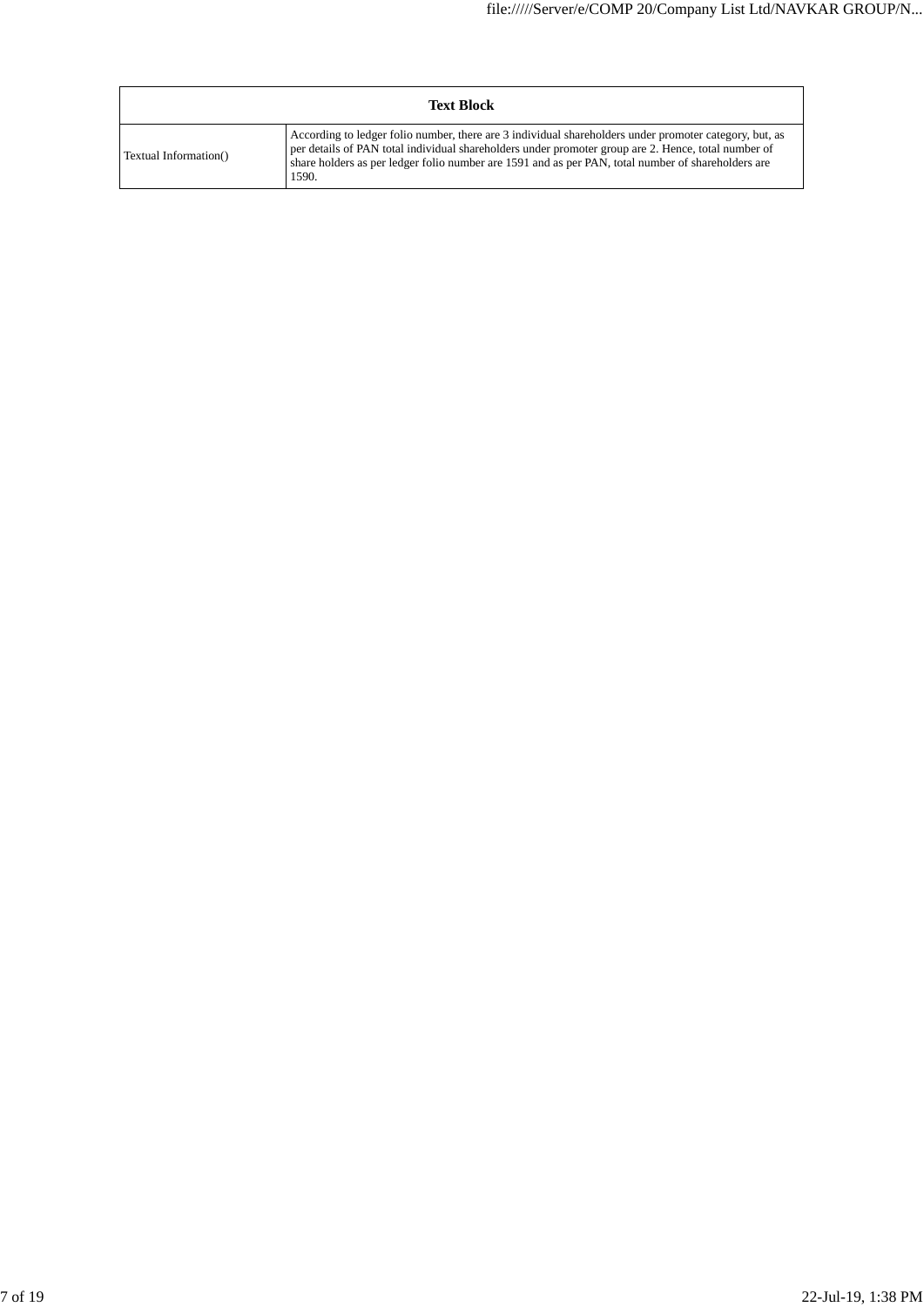|                                                                                                                                                                                            | <b>Individuals/Hindu undivided Family</b>                     |                      |                       |  |  |  |  |  |
|--------------------------------------------------------------------------------------------------------------------------------------------------------------------------------------------|---------------------------------------------------------------|----------------------|-----------------------|--|--|--|--|--|
| Searial No.                                                                                                                                                                                | $\mathbf{1}$                                                  | $\overline{c}$       |                       |  |  |  |  |  |
| Name of the<br>Shareholders (I)                                                                                                                                                            | DAKSHESH RAMESHCHANDRA SHAH                                   | <b>SAMIR C PATEL</b> | Click here to go back |  |  |  |  |  |
| PAN (II)                                                                                                                                                                                   | ACEPS7056G                                                    | ACMPP2410P           | Total                 |  |  |  |  |  |
| No. of fully paid<br>up equity shares<br>held (IV)                                                                                                                                         | 1161250                                                       | 778867               | 1940117               |  |  |  |  |  |
| No. Of Partly paid-<br>up equity shares<br>held (V)                                                                                                                                        |                                                               |                      |                       |  |  |  |  |  |
| No. Of shares<br>underlying<br>Depository<br>Receipts (VI)                                                                                                                                 |                                                               |                      |                       |  |  |  |  |  |
| Total nos. shares<br>held $(VII) =$<br>$(IV)+(V)+(VI)$                                                                                                                                     | 1161250                                                       | 778867               | 1940117               |  |  |  |  |  |
| Shareholding as a<br>% of total no. of<br>shares (calculated<br>as per SCRR,<br>1957) (VIII) As a<br>% of $(A+B+C2)$                                                                       | 6.65                                                          | 4.46                 | 11.12                 |  |  |  |  |  |
|                                                                                                                                                                                            | Number of Voting Rights held in each class of securities (IX) |                      |                       |  |  |  |  |  |
| Class eg: $X$                                                                                                                                                                              | 1161250                                                       | 778867               | 1940117               |  |  |  |  |  |
| Class eg:y                                                                                                                                                                                 |                                                               |                      |                       |  |  |  |  |  |
| Total                                                                                                                                                                                      | 1161250                                                       | 778867               | 1940117               |  |  |  |  |  |
| Total as a % of<br>Total Voting rights                                                                                                                                                     | 6.65                                                          | 4.46                 | 11.12                 |  |  |  |  |  |
| No. Of Shares<br>Underlying<br>Outstanding<br>convertible<br>securities $(X)$                                                                                                              |                                                               |                      |                       |  |  |  |  |  |
| No. of Shares<br>Underlying<br>Outstanding<br>Warrants (Xi)                                                                                                                                |                                                               |                      |                       |  |  |  |  |  |
| No. Of Shares<br>Underlying<br>Outstanding<br>convertible<br>securities and No.<br>Of Warrants (Xi)<br>(a)                                                                                 |                                                               |                      |                       |  |  |  |  |  |
| Shareholding, as a<br>% assuming full<br>conversion of<br>convertible<br>securities (as a<br>percentage of<br>diluted share<br>capital) $(XI)=$<br>$(VII)+(Xi)(a)$ As a<br>% of $(A+B+C2)$ | 6.65                                                          | 4.46                 | 11.12                 |  |  |  |  |  |
| Number of Locked in shares (XII)                                                                                                                                                           |                                                               |                      |                       |  |  |  |  |  |
| No. (a)                                                                                                                                                                                    |                                                               |                      |                       |  |  |  |  |  |
| As a % of total<br>Shares held (b)                                                                                                                                                         |                                                               |                      |                       |  |  |  |  |  |
|                                                                                                                                                                                            | Number of Shares pledged or otherwise encumbered (XIII)       |                      |                       |  |  |  |  |  |
| No. $(a)$                                                                                                                                                                                  |                                                               |                      |                       |  |  |  |  |  |
| As a % of total<br>Shares held (b)                                                                                                                                                         |                                                               |                      |                       |  |  |  |  |  |
| Number of equity<br>shares held in<br>dematerialized<br>form (XIV)                                                                                                                         | 1161250                                                       | 778867               | 1940117               |  |  |  |  |  |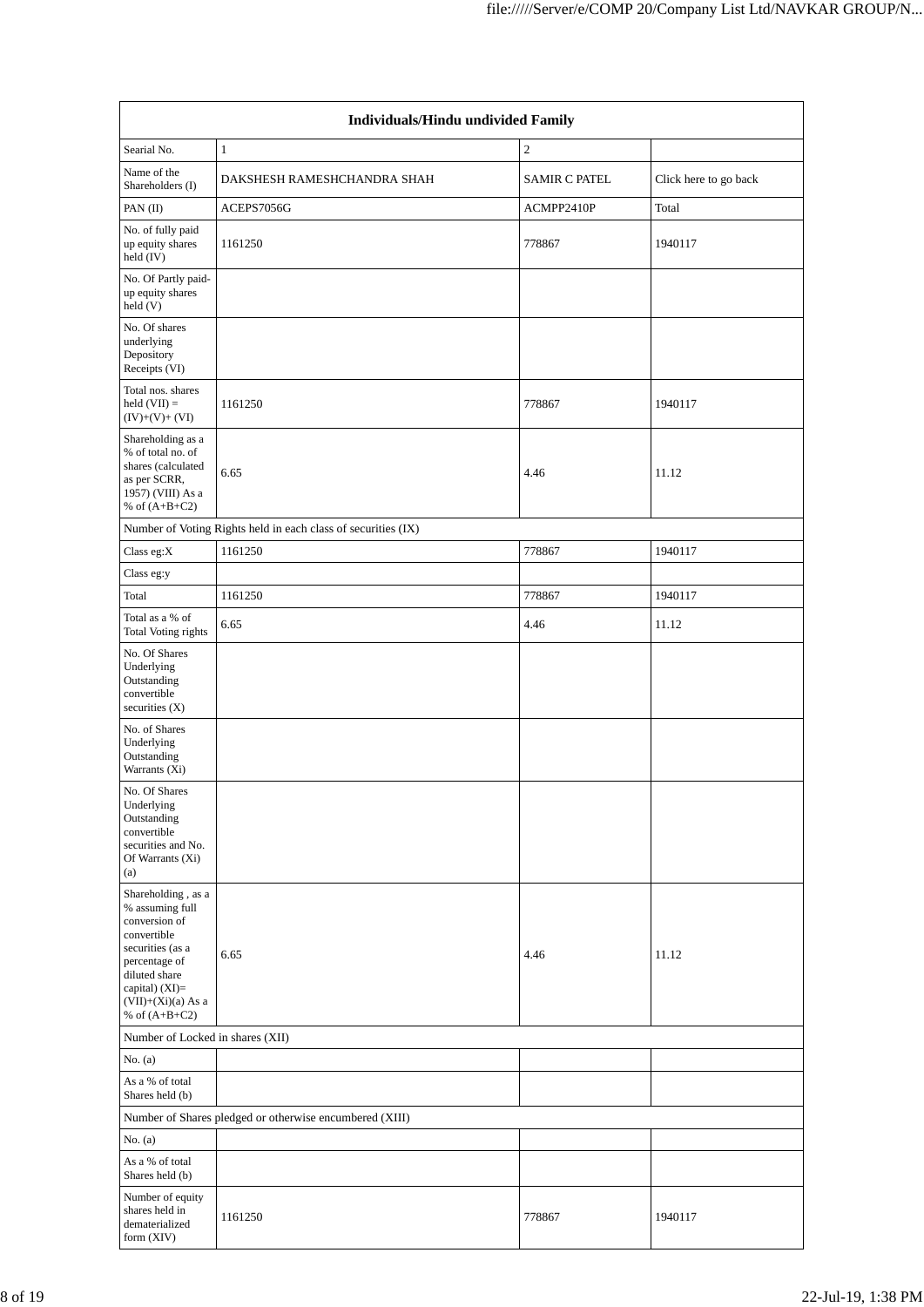| Reason for not providing PAN    |  |  |
|---------------------------------|--|--|
| Reason for not<br>providing PAN |  |  |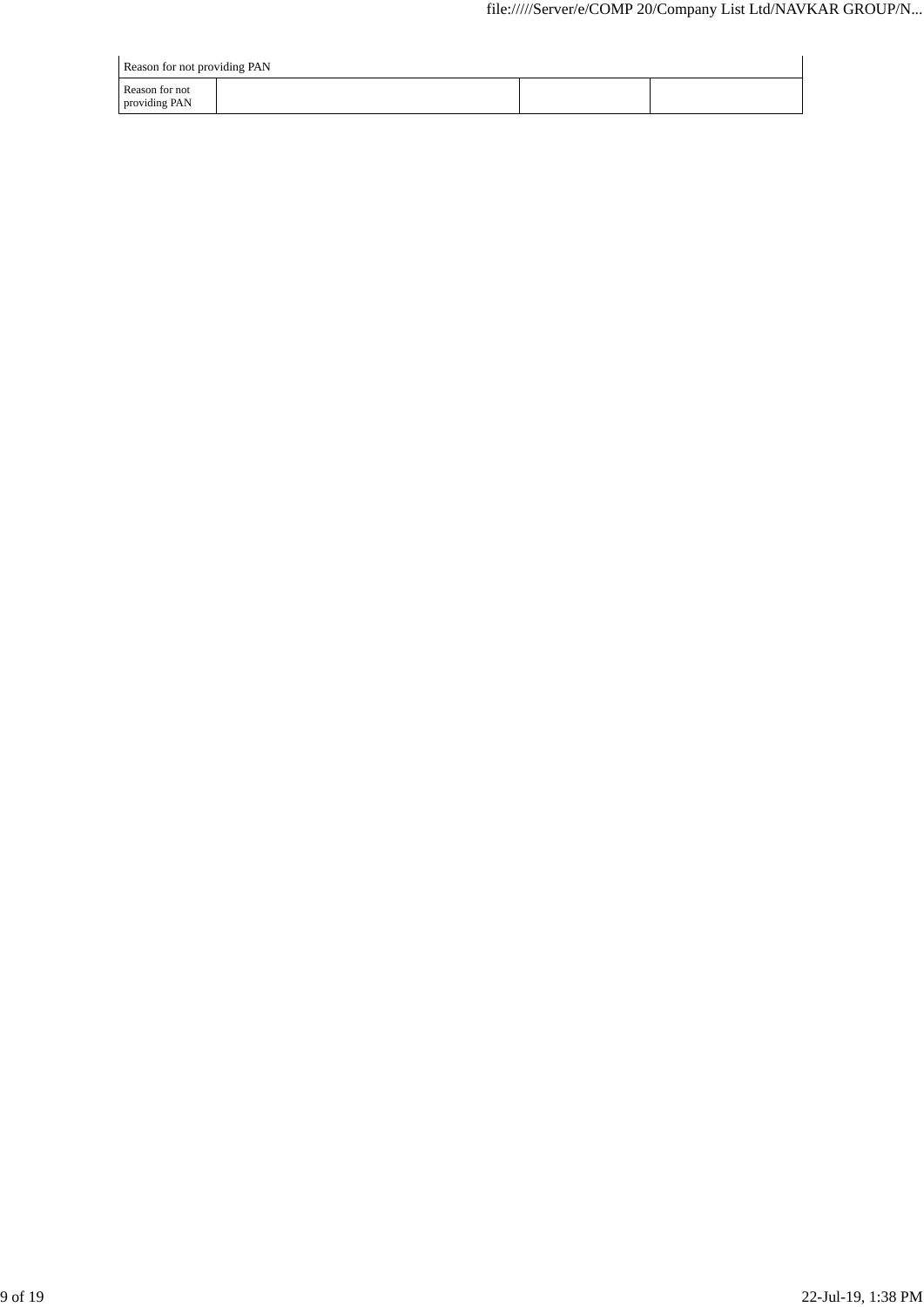|                                                                                                                                                                                         | Any Other (specify)                                           |                       |  |  |  |  |  |  |
|-----------------------------------------------------------------------------------------------------------------------------------------------------------------------------------------|---------------------------------------------------------------|-----------------------|--|--|--|--|--|--|
| Searial No.                                                                                                                                                                             | $1\,$                                                         |                       |  |  |  |  |  |  |
| Category                                                                                                                                                                                | <b>Bodies Corporate</b>                                       | Click here to go back |  |  |  |  |  |  |
| Name of the<br>Shareholders (I)                                                                                                                                                         | NAVKAR FISCAL SERVICES PVT LTD                                |                       |  |  |  |  |  |  |
| PAN $(II)$                                                                                                                                                                              | AAACN7212Q                                                    | Total                 |  |  |  |  |  |  |
| No. of the<br>Shareholders (I)                                                                                                                                                          | 1                                                             | 1                     |  |  |  |  |  |  |
| No. of fully paid<br>up equity shares<br>held (IV)                                                                                                                                      | 5030583                                                       | 5030583               |  |  |  |  |  |  |
| No. Of Partly paid-<br>up equity shares<br>held (V)                                                                                                                                     |                                                               |                       |  |  |  |  |  |  |
| No. Of shares<br>underlying<br>Depository<br>Receipts (VI)                                                                                                                              |                                                               |                       |  |  |  |  |  |  |
| Total nos. shares<br>held $(VII) =$<br>$(IV)+(V)+(VI)$                                                                                                                                  | 5030583                                                       | 5030583               |  |  |  |  |  |  |
| Shareholding as a<br>% of total no. of<br>shares (calculated<br>as per SCRR,<br>1957) (VIII) As a<br>% of $(A+B+C2)$                                                                    | 28.82                                                         | 28.82                 |  |  |  |  |  |  |
|                                                                                                                                                                                         | Number of Voting Rights held in each class of securities (IX) |                       |  |  |  |  |  |  |
| Class eg: X                                                                                                                                                                             | 5030583                                                       | 5030583               |  |  |  |  |  |  |
| Class eg:y                                                                                                                                                                              |                                                               |                       |  |  |  |  |  |  |
| Total                                                                                                                                                                                   | 5030583                                                       | 5030583               |  |  |  |  |  |  |
| Total as a % of<br>Total Voting rights                                                                                                                                                  | 28.82                                                         | 28.82                 |  |  |  |  |  |  |
| No. Of Shares<br>Underlying<br>Outstanding<br>convertible<br>securities $(X)$<br>No. of Shares<br>Underlying<br>Outstanding                                                             |                                                               |                       |  |  |  |  |  |  |
| Warrants (Xi)<br>No. Of Shares                                                                                                                                                          |                                                               |                       |  |  |  |  |  |  |
| Underlying<br>Outstanding<br>convertible<br>securities and No.<br>Of Warrants (Xi)<br>(a)                                                                                               |                                                               |                       |  |  |  |  |  |  |
| Shareholding, as a<br>% assuming full<br>conversion of<br>convertible<br>securities (as a<br>percentage of<br>diluted share<br>capital) (XI)=<br>$(VII)+(X)$ As a $\%$<br>of $(A+B+C2)$ | 28.82                                                         | 28.82                 |  |  |  |  |  |  |
| Number of Locked in shares (XII)                                                                                                                                                        |                                                               |                       |  |  |  |  |  |  |
| No. $(a)$                                                                                                                                                                               |                                                               |                       |  |  |  |  |  |  |
| As a % of total<br>Shares held (b)                                                                                                                                                      |                                                               |                       |  |  |  |  |  |  |
|                                                                                                                                                                                         | Number of Shares pledged or otherwise encumbered (XIII)       |                       |  |  |  |  |  |  |
| No. $(a)$                                                                                                                                                                               |                                                               |                       |  |  |  |  |  |  |
| As a % of total<br>Shares held (b)                                                                                                                                                      |                                                               |                       |  |  |  |  |  |  |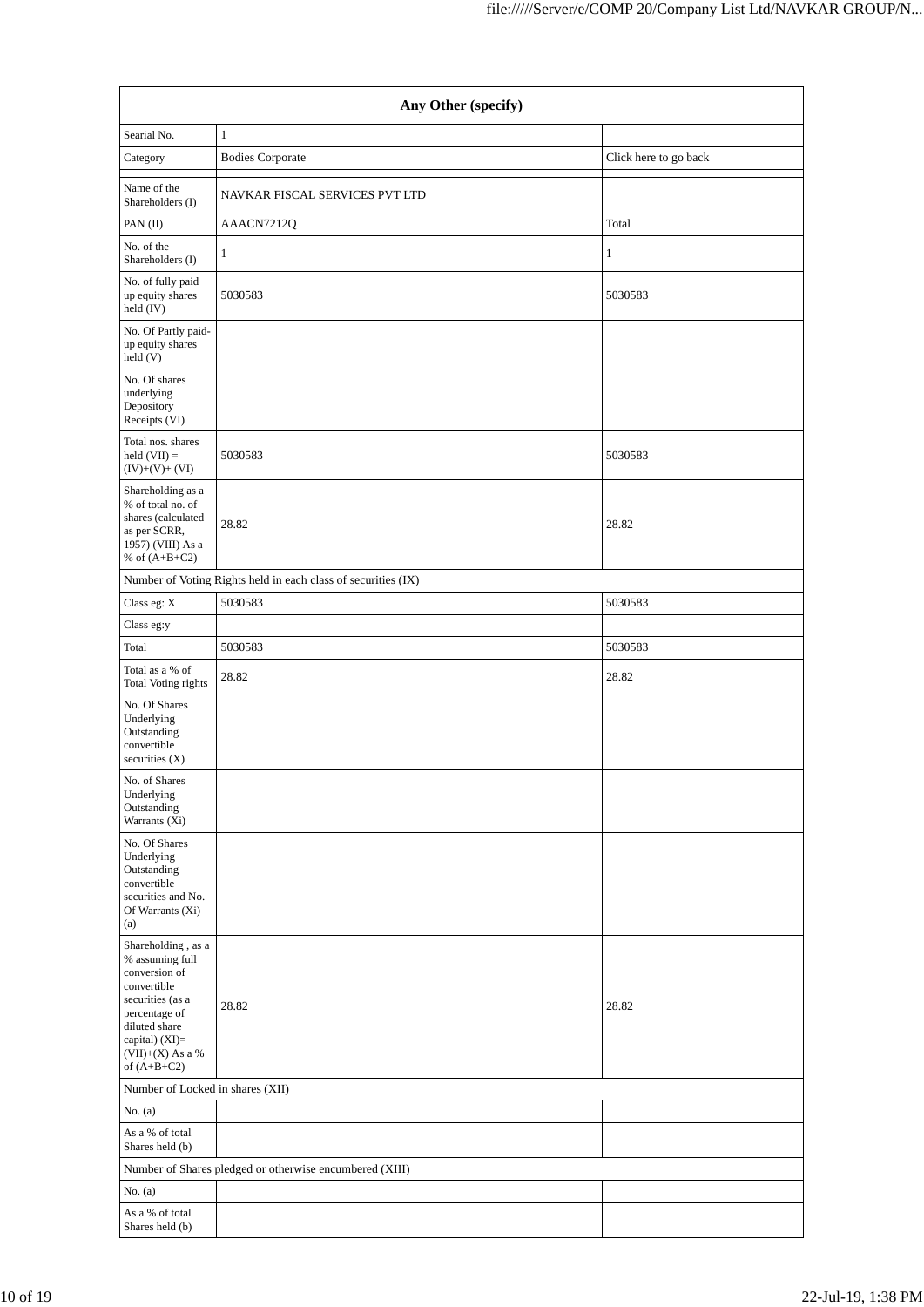| Number of equity<br>shares held in<br>dematerialized<br>form $(XIV)$ | 5030583 | 5030583 |
|----------------------------------------------------------------------|---------|---------|
| Reason for not<br>providing PAN                                      |         |         |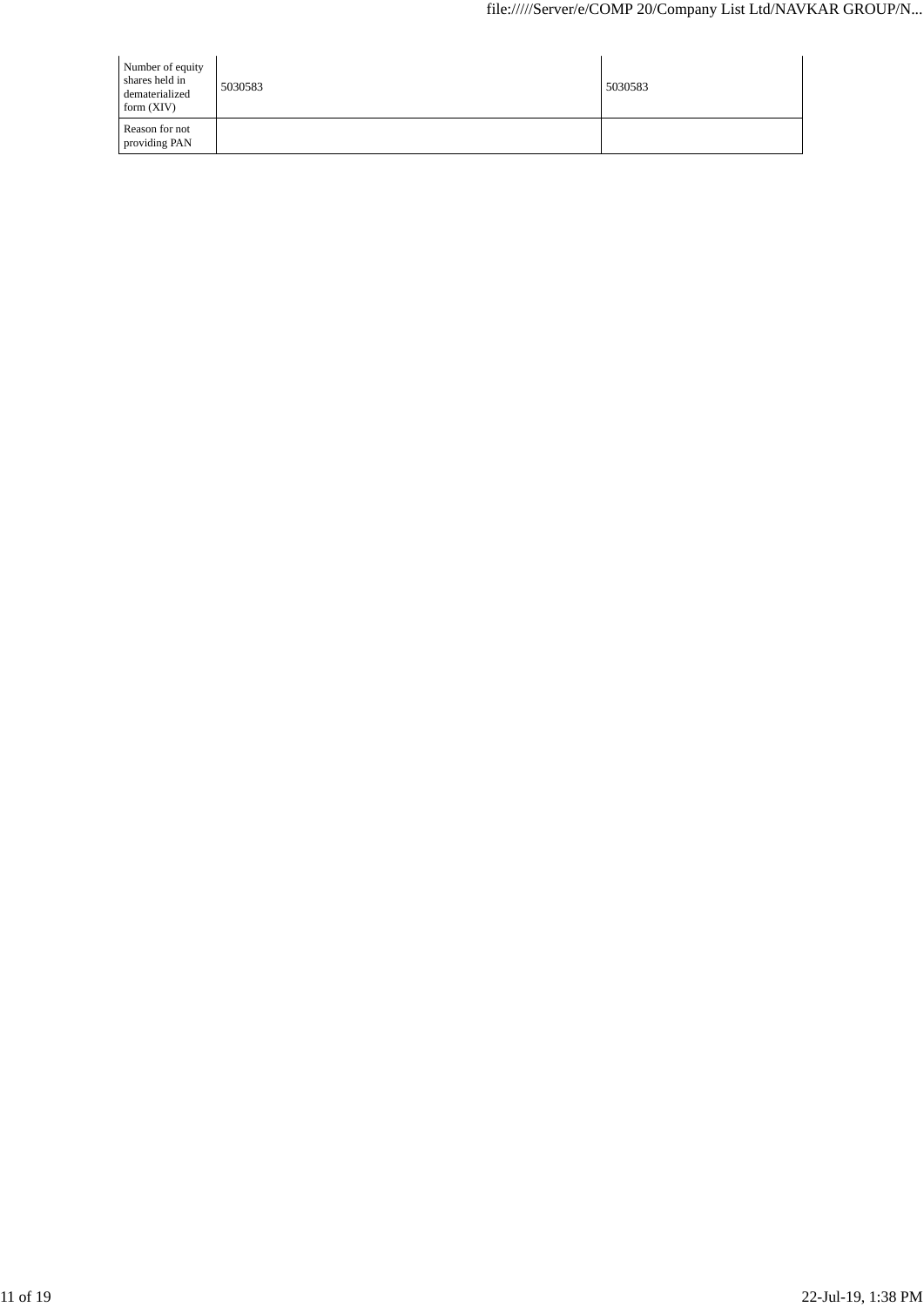|                                                                                                                                                                                                 |                                                               |                                                 |                                                          |                                | Individuals - ii. Individual shareholders holding nominal share capital in excess of Rs. 2 lakhs. |                                                        |                                                 |
|-------------------------------------------------------------------------------------------------------------------------------------------------------------------------------------------------|---------------------------------------------------------------|-------------------------------------------------|----------------------------------------------------------|--------------------------------|---------------------------------------------------------------------------------------------------|--------------------------------------------------------|-------------------------------------------------|
| Searial No.                                                                                                                                                                                     | $\mathbf{1}$                                                  | $\sqrt{2}$                                      | $\ensuremath{\mathfrak{Z}}$                              | $\overline{4}$                 | $\sqrt{5}$                                                                                        | 6                                                      | $\boldsymbol{7}$                                |
| Name of the<br>Shareholders<br>(I)                                                                                                                                                              | <b>KEYUR</b><br><b>SURESHCHANDRA</b><br><b>PATEL</b>          | <b>RENUBALA</b><br><b>ASHOKKUMAR</b><br>MIGLANI | <b>ASHOKKUMAR</b><br><b>HAKAMCHAND</b><br><b>MIGLANI</b> | <b>TEJAS A</b><br><b>PATEL</b> | PATEL URVI<br><b>BHAGWANBHAI</b>                                                                  | <b>ARVINDBHAI</b><br><b>BHAIJIBHAI</b><br><b>PATEL</b> | <b>SURESHCHANDRA</b><br><b>BHAIJIBHAI PATEL</b> |
| PAN(II)                                                                                                                                                                                         | AMNPP4455H                                                    | ABOPM4380J                                      | ABSPM6773F                                               | AKGPP3971M                     | BLUPP4979D                                                                                        | APHPP3188A                                             | ACNPP2573N                                      |
| No. of fully<br>paid up equity<br>shares held<br>(IV)                                                                                                                                           | 442000                                                        | 325000                                          | 325000                                                   | 242000                         | 242000                                                                                            | 242000                                                 | 242000                                          |
| No. Of Partly<br>paid-up equity<br>shares held<br>(V)                                                                                                                                           |                                                               |                                                 |                                                          |                                |                                                                                                   |                                                        |                                                 |
| No. Of shares<br>underlying<br>Depository<br>Receipts (VI)                                                                                                                                      |                                                               |                                                 |                                                          |                                |                                                                                                   |                                                        |                                                 |
| Total nos.<br>shares held<br>$(VII) =$<br>$(IV)+(V)+$<br>(VI)                                                                                                                                   | 442000                                                        | 325000                                          | 325000                                                   | 242000                         | 242000                                                                                            | 242000                                                 | 242000                                          |
| Shareholding<br>as a % of total<br>no. of shares<br>(calculated as<br>per SCRR,<br>1957) (VIII)<br>As a % of<br>$(A+B+C2)$                                                                      | 2.53                                                          | 1.86                                            | 1.86                                                     | 1.39                           | 1.39                                                                                              | 1.39                                                   | 1.39                                            |
|                                                                                                                                                                                                 | Number of Voting Rights held in each class of securities (IX) |                                                 |                                                          |                                |                                                                                                   |                                                        |                                                 |
| Class eg: X                                                                                                                                                                                     | 442000                                                        | 325000                                          | 325000                                                   | 242000                         | 242000                                                                                            | 242000                                                 | 242000                                          |
| Class eg:y                                                                                                                                                                                      |                                                               |                                                 |                                                          |                                |                                                                                                   |                                                        |                                                 |
| Total                                                                                                                                                                                           | 442000                                                        | 325000                                          | 325000                                                   | 242000                         | 242000                                                                                            | 242000                                                 | 242000                                          |
| Total as a %<br>of Total<br>Voting rights                                                                                                                                                       | 2.53                                                          | 1.86                                            | 1.86                                                     | 1.39                           | 1.39                                                                                              | 1.39                                                   | 1.39                                            |
| No. Of Shares<br>Underlying<br>Outstanding<br>convertible<br>securities $(X)$                                                                                                                   |                                                               |                                                 |                                                          |                                |                                                                                                   |                                                        |                                                 |
| No. of Shares<br>Underlying<br>Outstanding<br>Warrants (Xi)                                                                                                                                     |                                                               |                                                 |                                                          |                                |                                                                                                   |                                                        |                                                 |
| No. Of Shares<br>Underlying<br>Outstanding<br>convertible<br>securities and<br>No. Of<br>Warrants (Xi)<br>(a)                                                                                   |                                                               |                                                 |                                                          |                                |                                                                                                   |                                                        |                                                 |
| Shareholding,<br>as a %<br>assuming full<br>conversion of<br>convertible<br>securities (as<br>a percentage<br>of diluted<br>share capital)<br>$(XI)=$<br>$(VII)+(X)$ As<br>a % of<br>$(A+B+C2)$ | 2.53                                                          | 1.86                                            | 1.86                                                     | 1.39                           | 1.39                                                                                              | 1.39                                                   | 1.39                                            |
|                                                                                                                                                                                                 | Number of Locked in shares (XII)                              |                                                 |                                                          |                                |                                                                                                   |                                                        |                                                 |
| No. $(a)$                                                                                                                                                                                       |                                                               |                                                 |                                                          |                                |                                                                                                   |                                                        |                                                 |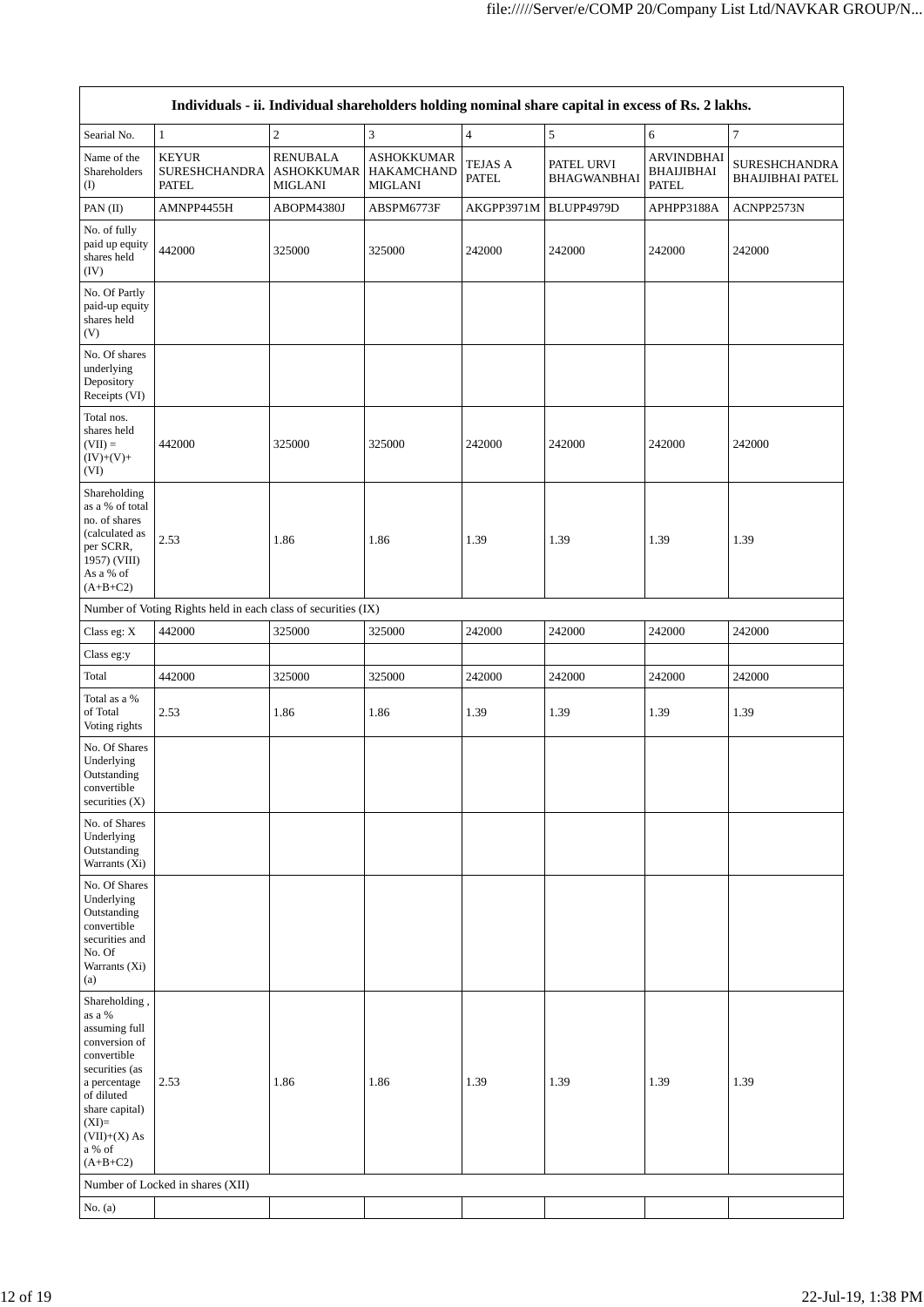| As a % of<br>total Shares<br>$\text{held}(\text{b})$                    |        |        |        |        |        |        |        |
|-------------------------------------------------------------------------|--------|--------|--------|--------|--------|--------|--------|
| Number of<br>equity shares<br>held in<br>dematerialized<br>form $(XIV)$ | 442000 | 325000 | 325000 | 242000 | 242000 | 242000 | 242000 |
| Reason for not providing PAN                                            |        |        |        |        |        |        |        |
| Reason for<br>not providing<br>PAN                                      |        |        |        |        |        |        |        |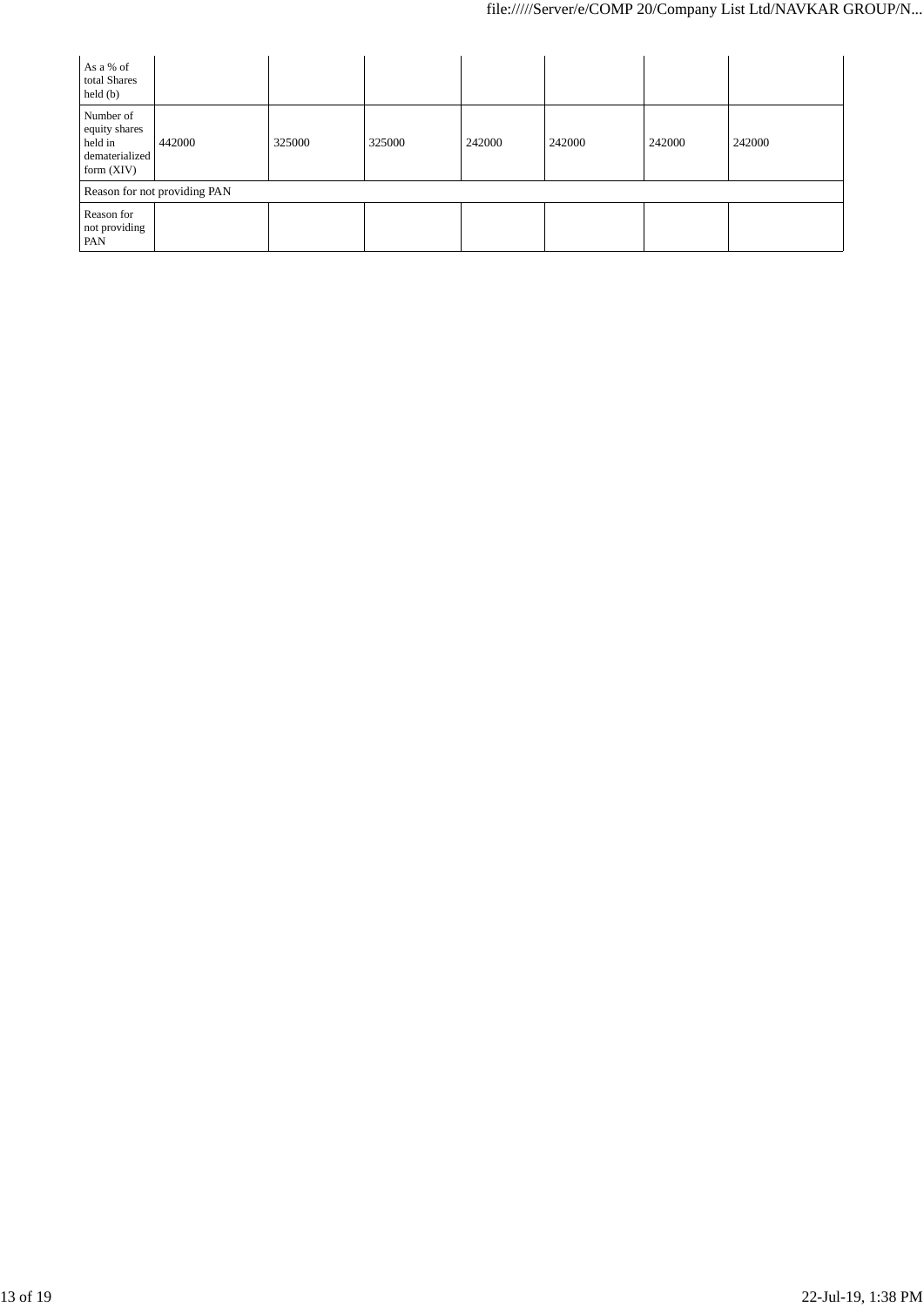| Individuals - ii. Individual shareholders holding nominal share capital in excess of Rs. 2 lakhs.                                                                                    |                                                               |                       |  |  |  |
|--------------------------------------------------------------------------------------------------------------------------------------------------------------------------------------|---------------------------------------------------------------|-----------------------|--|--|--|
| Searial No.                                                                                                                                                                          | $\,8\,$                                                       |                       |  |  |  |
| Name of the<br>Shareholders (I)                                                                                                                                                      | TUSHAR HASMUKHBHAI PATEL                                      | Click here to go back |  |  |  |
| PAN (II)                                                                                                                                                                             | AIUPP6956C                                                    | Total                 |  |  |  |
| No. of fully paid<br>up equity shares<br>held (IV)                                                                                                                                   | 200000                                                        | 2260000               |  |  |  |
| No. Of Partly paid-<br>up equity shares<br>held(V)                                                                                                                                   |                                                               |                       |  |  |  |
| No. Of shares<br>underlying<br>Depository<br>Receipts (VI)                                                                                                                           |                                                               |                       |  |  |  |
| Total nos. shares<br>held $(VII) =$<br>$(IV)+(V)+(VI)$                                                                                                                               | 200000                                                        | 2260000               |  |  |  |
| Shareholding as a<br>% of total no. of<br>shares (calculated<br>as per SCRR,<br>1957) (VIII) As a<br>% of $(A+B+C2)$                                                                 | 1.15                                                          | 12.95                 |  |  |  |
|                                                                                                                                                                                      | Number of Voting Rights held in each class of securities (IX) |                       |  |  |  |
| Class eg: X                                                                                                                                                                          | 200000                                                        | 2260000               |  |  |  |
| Class eg:y                                                                                                                                                                           |                                                               |                       |  |  |  |
| Total                                                                                                                                                                                | 200000                                                        | 2260000               |  |  |  |
| Total as a % of<br><b>Total Voting rights</b>                                                                                                                                        | 1.15                                                          | 12.95                 |  |  |  |
| No. Of Shares<br>Underlying<br>Outstanding<br>convertible<br>securities $(X)$                                                                                                        |                                                               |                       |  |  |  |
| No. of Shares<br>Underlying<br>Outstanding<br>Warrants (Xi)                                                                                                                          |                                                               |                       |  |  |  |
| No. Of Shares<br>Underlying<br>Outstanding<br>convertible<br>securities and No.<br>Of Warrants (Xi)<br>(a)                                                                           |                                                               |                       |  |  |  |
| Shareholding, as a<br>% assuming full<br>conversion of<br>convertible<br>securities (as a<br>percentage of<br>diluted share<br>capital) (XI)=<br>$(VII)+(X)$ As a %<br>of $(A+B+C2)$ | 1.15                                                          | 12.95                 |  |  |  |
| Number of Locked in shares (XII)                                                                                                                                                     |                                                               |                       |  |  |  |
| No. $(a)$                                                                                                                                                                            |                                                               |                       |  |  |  |
| As a % of total<br>Shares held (b)                                                                                                                                                   |                                                               |                       |  |  |  |
| Number of equity<br>shares held in<br>dematerialized<br>form $(XIV)$                                                                                                                 | 200000                                                        | 2260000               |  |  |  |
| Reason for not providing PAN                                                                                                                                                         |                                                               |                       |  |  |  |
| Reason for not                                                                                                                                                                       |                                                               |                       |  |  |  |
| providing PAN                                                                                                                                                                        |                                                               |                       |  |  |  |

 $\overline{\mathbb{I}}$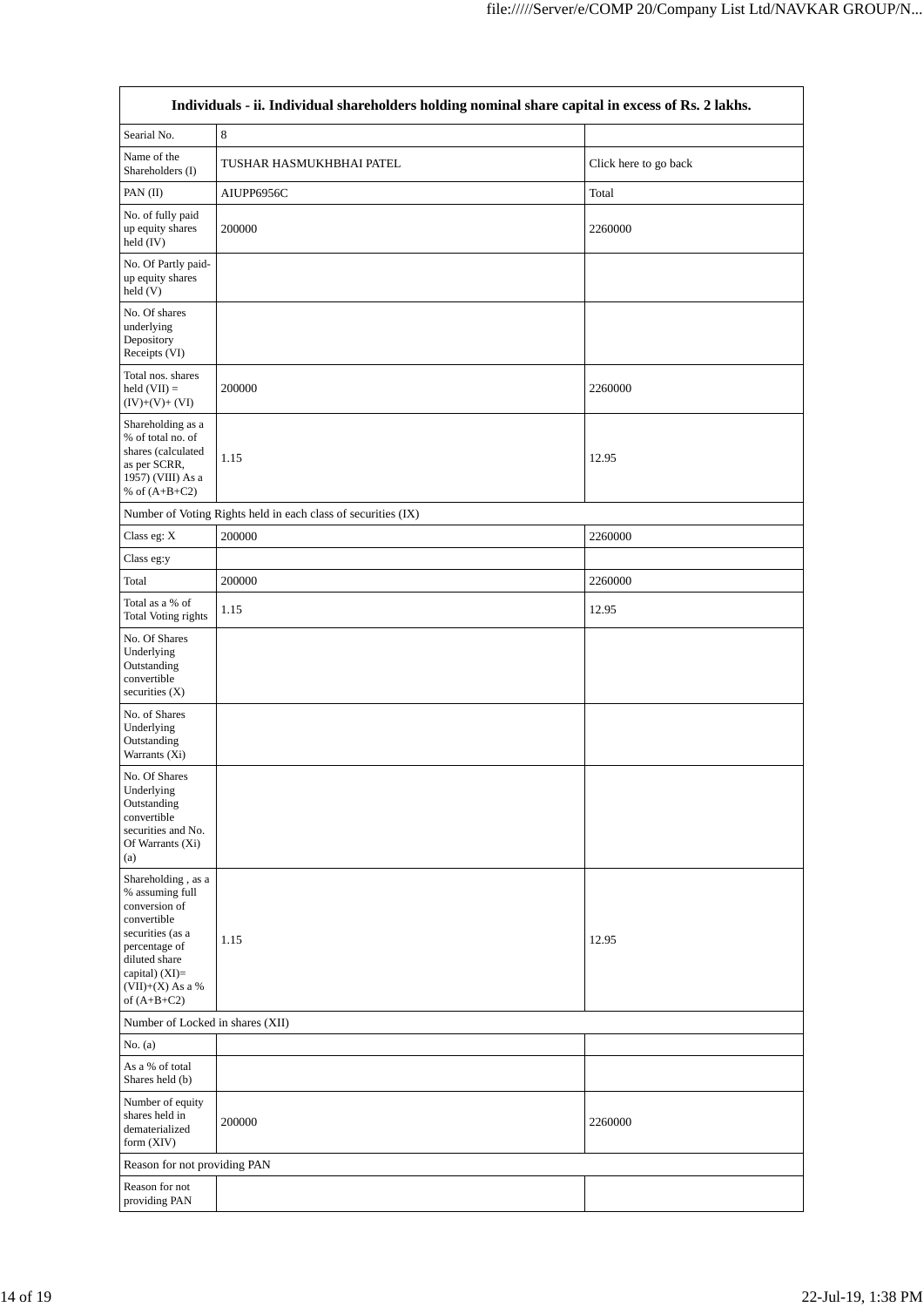| Any Other (specify)                                                                                                                                                                  |                            |                                                               |                                                           |                 |            |                                              |                                              |
|--------------------------------------------------------------------------------------------------------------------------------------------------------------------------------------|----------------------------|---------------------------------------------------------------|-----------------------------------------------------------|-----------------|------------|----------------------------------------------|----------------------------------------------|
| Searial No.                                                                                                                                                                          | $\mathbf{1}$               | $\overline{2}$                                                | 3                                                         | 4               | 5          | 6                                            | $\overline{7}$                               |
| Category                                                                                                                                                                             | <b>Bodies</b><br>Corporate | <b>Bodies Corporate</b>                                       | <b>Bodies Corporate</b>                                   | $NRI-$<br>Repat | <b>HUF</b> | NRI                                          | <b>NRI</b>                                   |
| Category / More<br>than 1 percentage                                                                                                                                                 | Category                   | More than 1<br>percentage of<br>shareholding                  | More than 1<br>percentage of<br>shareholding              | Category        | Category   | More than 1<br>percentage of<br>shareholding | More than 1<br>percentage of<br>shareholding |
| Name of the<br>Shareholders (I)                                                                                                                                                      |                            | <b>EFFICENT TIE-</b><br><b>UP PRIVATE</b><br><b>LIMITED</b>   | <b>SHITALNATH</b><br><b>CONSULTANT</b><br>PRIVATE LIMITED |                 |            | <b>RENUKA</b><br>YOGESH<br>PARIKH            | YOGESH<br>BIHARILAL<br><b>PARIKH</b>         |
| PAN (II)                                                                                                                                                                             |                            | AACCE8022D                                                    | AAUCS2248D                                                |                 |            | AOOPP6642R                                   | AQPPP7044L                                   |
| No. of the<br>Shareholders (I)                                                                                                                                                       | 24                         | $\,1$                                                         | $\mathbf{1}$                                              | $\overline{c}$  | 25         | $\mathbf{1}$                                 | $\mathbf{1}$                                 |
| No. of fully paid<br>up equity shares<br>held (IV)                                                                                                                                   | 4381366                    | 3925000                                                       | 438300                                                    | 1777400         | 84070      | 852400                                       | 925000                                       |
| No. Of Partly paid-<br>up equity shares<br>held (V)                                                                                                                                  |                            |                                                               |                                                           |                 |            |                                              |                                              |
| No. Of shares<br>underlying<br>Depository<br>Receipts (VI)                                                                                                                           |                            |                                                               |                                                           |                 |            |                                              |                                              |
| Total nos. shares<br>held $(VII) =$<br>$(IV)+(V)+(VI)$                                                                                                                               | 4381366                    | 3925000                                                       | 438300                                                    | 1777400         | 84070      | 852400                                       | 925000                                       |
| Shareholding as a<br>% of total no. of<br>shares (calculated<br>as per SCRR,<br>1957) (VIII) As a<br>% of $(A+B+C2)$                                                                 | 25.1                       | 22.49                                                         | 2.51                                                      | 10.18           | 0.48       | 4.88                                         | 5.3                                          |
|                                                                                                                                                                                      |                            | Number of Voting Rights held in each class of securities (IX) |                                                           |                 |            |                                              |                                              |
| Class eg: X                                                                                                                                                                          | 4381366                    | 3925000                                                       | 438300                                                    | 1777400         | 84070      | 852400                                       | 925000                                       |
| Class eg:y                                                                                                                                                                           |                            |                                                               |                                                           |                 |            |                                              |                                              |
| Total                                                                                                                                                                                | 4381366                    | 3925000                                                       | 438300                                                    | 1777400         | 84070      | 852400                                       | 925000                                       |
| Total as a % of<br>Total Voting rights                                                                                                                                               | 25.1                       | 22.49                                                         | 2.51                                                      | 10.18           | 0.48       | 4.88                                         | 5.3                                          |
| No. Of Shares<br>Underlying<br>Outstanding<br>convertible<br>securities $(X)$                                                                                                        |                            |                                                               |                                                           |                 |            |                                              |                                              |
| No. of Shares<br>Underlying<br>Outstanding<br>Warrants (Xi)                                                                                                                          |                            |                                                               |                                                           |                 |            |                                              |                                              |
| No. Of Shares<br>Underlying<br>Outstanding<br>convertible<br>securities and No.<br>Of Warrants (Xi)<br>(a)                                                                           |                            |                                                               |                                                           |                 |            |                                              |                                              |
| Shareholding, as a<br>% assuming full<br>conversion of<br>convertible<br>securities (as a<br>percentage of<br>diluted share<br>capital) (XI)=<br>$(VII)+(X)$ As a %<br>of $(A+B+C2)$ | 25.1                       | 22.49                                                         | 2.51                                                      | 10.18           | 0.48       | 4.88                                         | 5.3                                          |
| Number of Locked in shares (XII)                                                                                                                                                     |                            |                                                               |                                                           |                 |            |                                              |                                              |
| No. (a)                                                                                                                                                                              |                            |                                                               |                                                           |                 |            |                                              |                                              |
| As a % of total<br>Shares held (b)                                                                                                                                                   |                            |                                                               |                                                           |                 |            |                                              |                                              |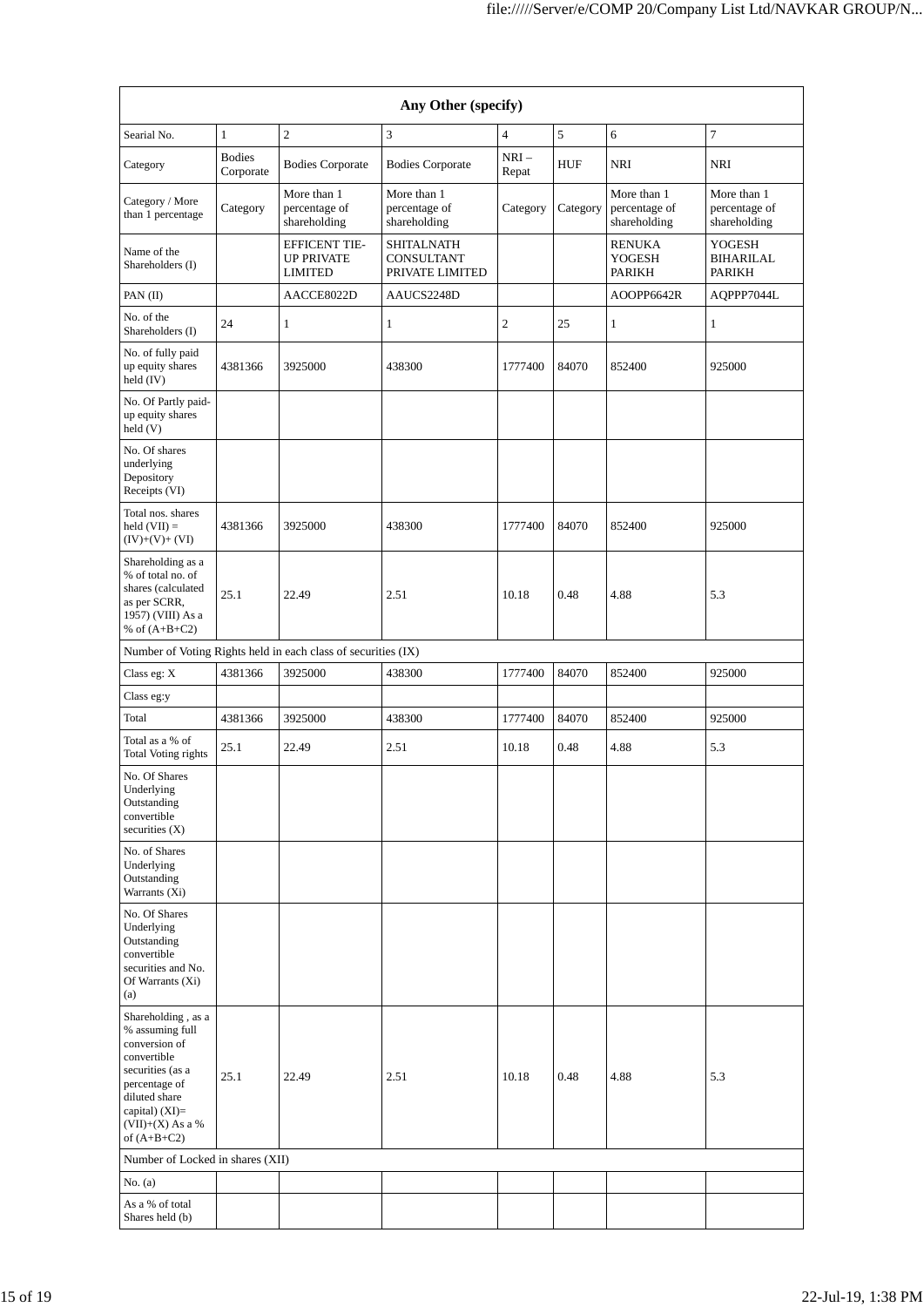| Number of equity<br>shares held in<br>dematerialized<br>form $(XIV)$ | 4380366 | 3925000 | 438300 | 1777400 | 84070 | 852400 | 925000 |
|----------------------------------------------------------------------|---------|---------|--------|---------|-------|--------|--------|
| Reason for not providing PAN                                         |         |         |        |         |       |        |        |
| Reason for not<br>providing PAN                                      |         |         |        |         |       |        |        |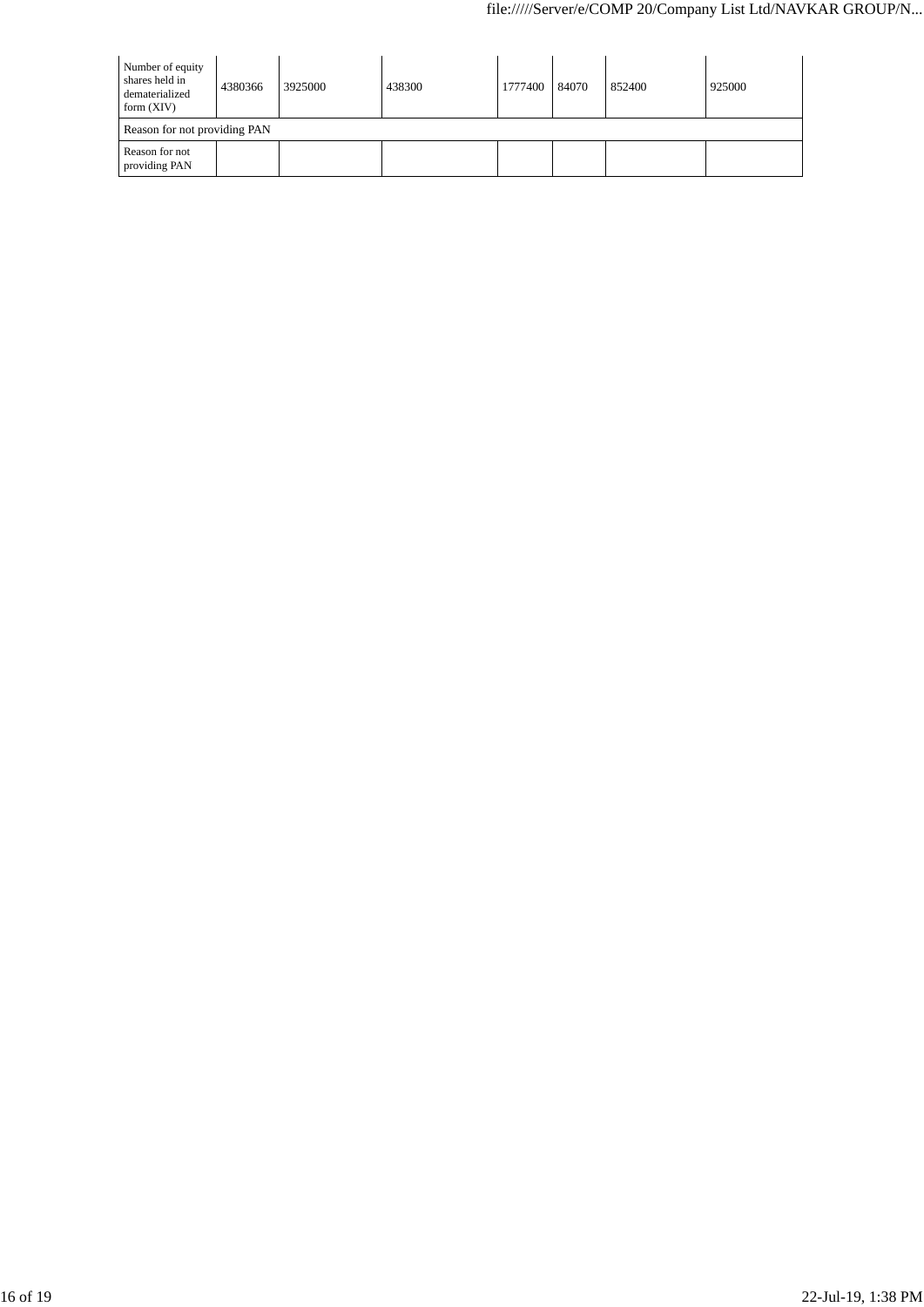| Any Other (specify)                                                                                                                                                                  |                                                               |  |  |  |  |
|--------------------------------------------------------------------------------------------------------------------------------------------------------------------------------------|---------------------------------------------------------------|--|--|--|--|
| Searial No.                                                                                                                                                                          |                                                               |  |  |  |  |
| Category                                                                                                                                                                             |                                                               |  |  |  |  |
| Category / More<br>than 1 percentage                                                                                                                                                 |                                                               |  |  |  |  |
| Name of the<br>Shareholders (I)                                                                                                                                                      | Click here to go back                                         |  |  |  |  |
| PAN (II)                                                                                                                                                                             | Total                                                         |  |  |  |  |
| No. of the<br>Shareholders (I)                                                                                                                                                       | 51                                                            |  |  |  |  |
| No. of fully paid<br>up equity shares<br>held (IV)                                                                                                                                   | 6242836                                                       |  |  |  |  |
| No. Of Partly paid-<br>up equity shares<br>held(V)                                                                                                                                   |                                                               |  |  |  |  |
| No. Of shares<br>underlying<br>Depository<br>Receipts (VI)                                                                                                                           |                                                               |  |  |  |  |
| Total nos. shares<br>held $(VII) =$<br>$(IV)+(V)+(VI)$                                                                                                                               | 6242836                                                       |  |  |  |  |
| Shareholding as a<br>% of total no. of<br>shares (calculated<br>as per SCRR,<br>1957) (VIII) As a<br>% of $(A+B+C2)$                                                                 | 35.76                                                         |  |  |  |  |
|                                                                                                                                                                                      | Number of Voting Rights held in each class of securities (IX) |  |  |  |  |
| Class eg: X                                                                                                                                                                          | 6242836                                                       |  |  |  |  |
| Class eg:y                                                                                                                                                                           |                                                               |  |  |  |  |
| Total                                                                                                                                                                                | 6242836                                                       |  |  |  |  |
| Total as a % of<br>Total Voting rights                                                                                                                                               | 35.76                                                         |  |  |  |  |
| No. Of Shares<br>Underlying<br>Outstanding<br>convertible<br>securities (X)                                                                                                          |                                                               |  |  |  |  |
| No. of Shares<br>Underlying<br>Outstanding<br>Warrants (Xi)                                                                                                                          |                                                               |  |  |  |  |
| No. Of Shares<br>Underlying<br>Outstanding<br>convertible<br>securities and No.<br>Of Warrants (Xi)<br>(a)                                                                           |                                                               |  |  |  |  |
| Shareholding, as a<br>% assuming full<br>conversion of<br>convertible<br>securities (as a<br>percentage of<br>diluted share<br>capital) (XI)=<br>$(VII)+(X)$ As a %<br>of $(A+B+C2)$ | 35.76                                                         |  |  |  |  |
| Number of Locked in shares (XII)                                                                                                                                                     |                                                               |  |  |  |  |
| No. $(a)$                                                                                                                                                                            |                                                               |  |  |  |  |
| As a % of total<br>Shares held (b)                                                                                                                                                   |                                                               |  |  |  |  |
| Number of equity<br>shares held in<br>dematerialized<br>form (XIV)                                                                                                                   | 6241836                                                       |  |  |  |  |